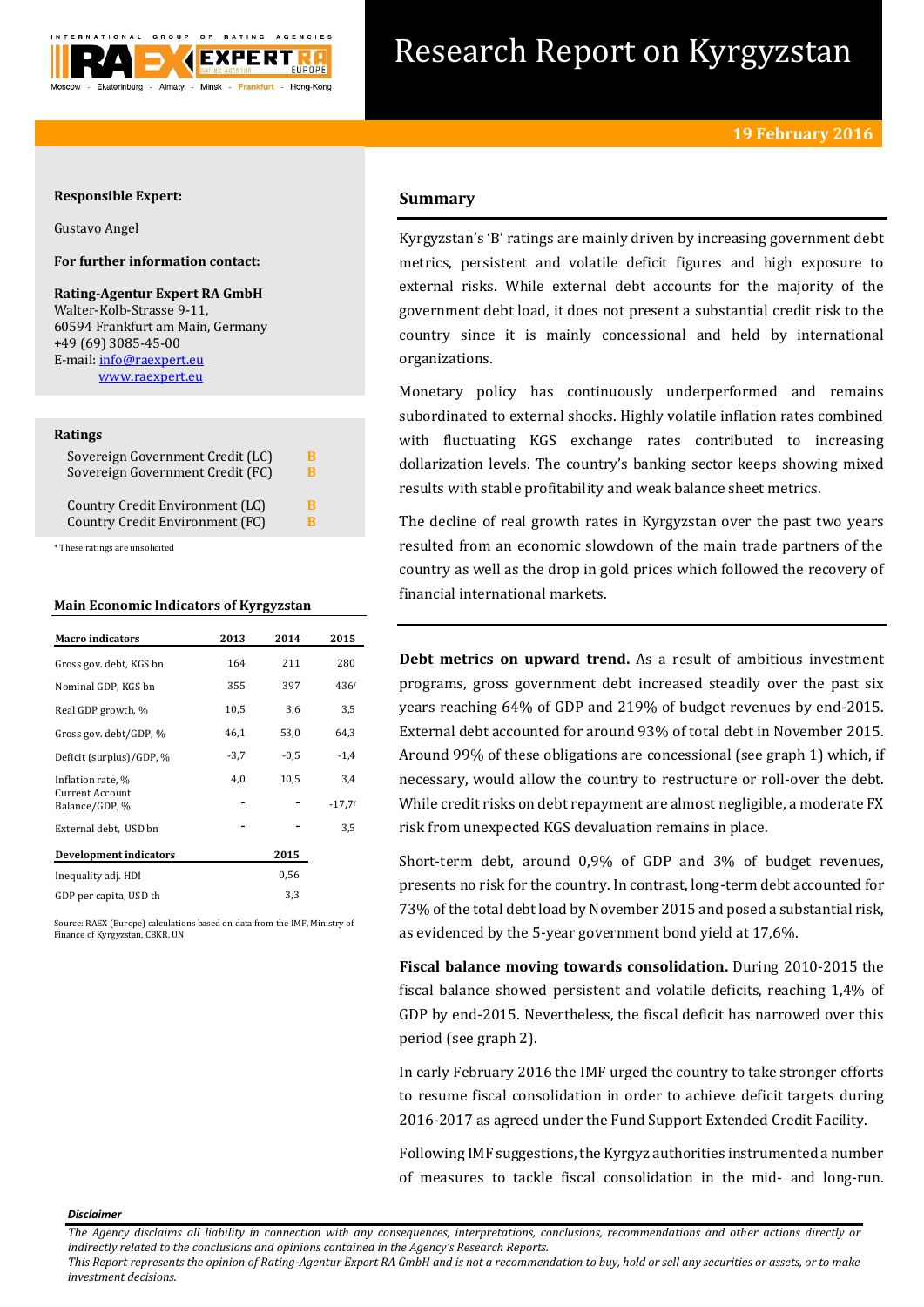$O F$ **BATING** AGENCIES GROUP FXPFRT Almaty Hong-Kong Ekaterinburg Minek Frankfurt

**Graph 1:** External debt as of November 2015, %



Source: RAEX (Europe) calculations based on data from the Ministry of Finance of Kyrgyzstan









Source: RAEX (Europe) calculations based on data from the CBKR

Recently, a fiscal reform aimed at reducing deficit through an increase in tax and non-tax was outlined in the parliament. Additionally, the Ministry of Finance unveiled a plan to reduce the amount of tax remissions which on average amount to KGS 20bn (around 15% of budget revenues) annually.

**Sluggish performance of the monetary policy.** The monetary policy of the National Bank of the Kyrgyz Republic (NBKR) has underperformed in recent years. Inflation rates were highly volatile and missed the targets imposed by the NBKR (see graph 3). In 2015, the inflation rate registered its lowest figure in six years dropping to 3,4%. This sharp decline was mainly fueled by lower import prices and evidenced the still high influence of the exchange rate on price volatility as well as the ineffective transmission mechanism of NBKR monetary policy.

High and volatile inflation rates, combined with fluctuating KGS exchange rates contributed to increase the already elevated levels of dollarization in Kyrgyzstan. In November 2015, FX deposits and loans accounted for 72% and 56% of total deposits and loans respectively. To reduce dollarization levels, the NBKR instrumented a number of measures in February 2016 aimed at limiting transactions in foreign currency. However, the Agency expects current levels to persist until a sustainable long-run policy to tackle inflation and exchange rate volatile is instrumented.

**The banking sector showed mixed results.** Banks remained profitable with average ROA at 1,8% during 10M 2015. Even though banks' assets and private credit remain low around 41% and 22% of GDP respectively, these figures increased constantly over the past six years.

During the same period, the average capital adequacy ratio declined by around 4,4p.p. to 15,6% in 2015. Furthermore, despite NPLs climbing by 3p.p. to 7,4% between 2014-2015, loan loss provisions/NPLs ratio declined by 7p.p. during 9M 2015 down to 51%.

**External exposure remains the main risk.** Kyrgyzstan is strongly exposed to external shocks. As of 4Q 2015, imports represented a large amount of internal consumer goods amounting to 75% of GDP. Exports of gold, which represent around 16% of GDP and are largely controlled by a single company, remain the main driver of economic growth for the country.

Kyrgyzstan relies heavily on trade and remittances from neighboring countries, most of which are currently slowing down or going through a crisis. In 2015, 97% of the USD 1,3bn net remittances were sent from Russia. Additionally, around 35% of imports arrived from Russia and 55% of exports were aimed to CIS countries (mainly energy products and reexport of consumer goods).

#### *Disclaimer*

*The Agency disclaims all liability in connection with any consequences, interpretations, conclusions, recommendations and other actions directly or indirectly related to the conclusions and opinions contained in the Agency's Research Reports.*

*This Report represents the opinion of Rating-Agentur Expert RA GmbH and is not a recommendation to buy, hold or sell any securities or assets, or to make investment decisions.*